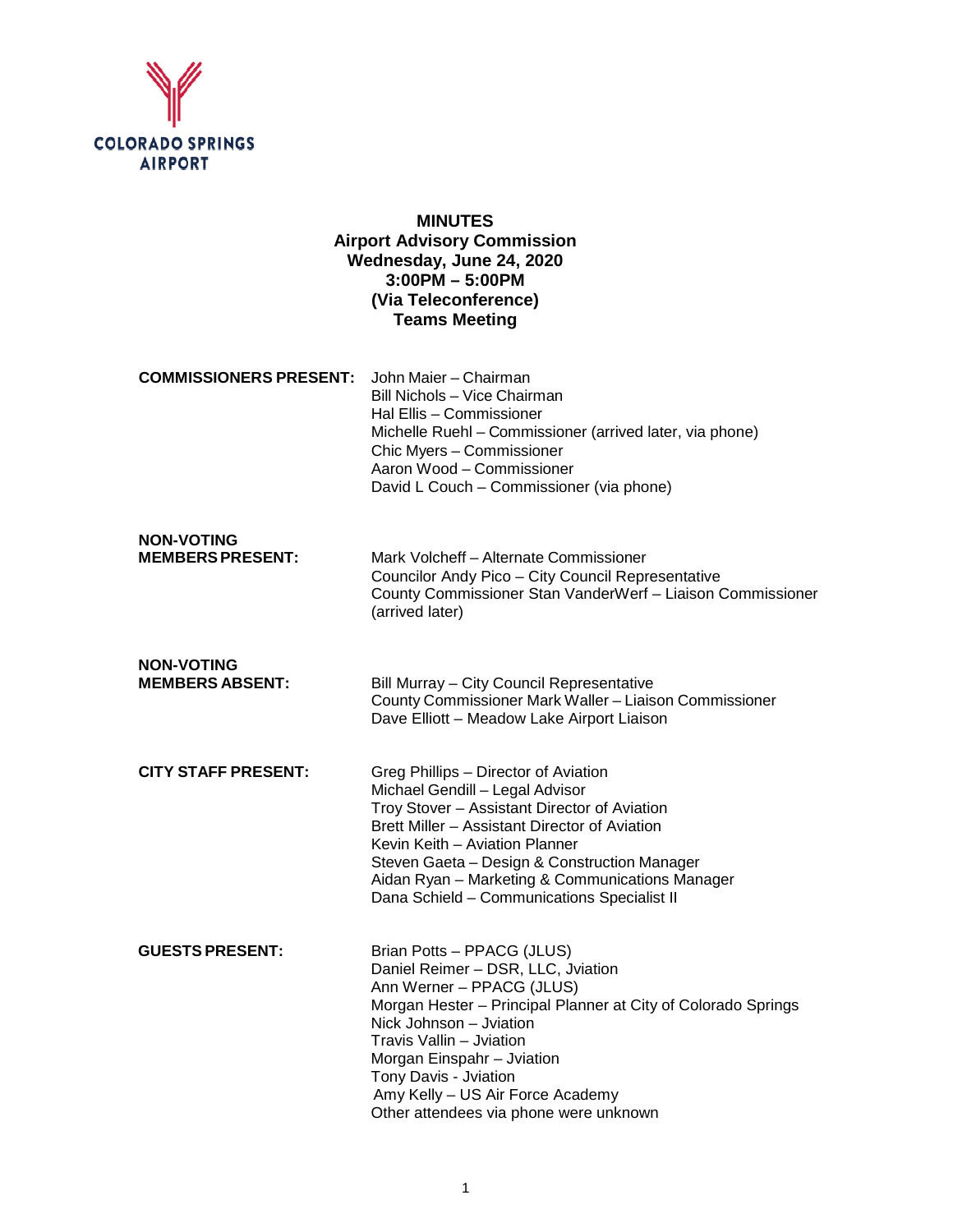### **I. MEETING CALLED TO ORDER at 3:00PM JUNE 24, 2020 by CHAIRMAN MAIER**

#### **II. APPROVAL OF THE MAY 27, 2020 MEETING MINUTES**

Vice Chairman Nichols made a motion to recommend approval of the May 27, 2020 meeting minutes. Commissioner Myers seconded.

Discussion: None

### VOTE: **APPROVED** (**Unanimous, Roll Call Passed 5 Yes**).

### **III. COMMUNICATIONS**

- Chairman proposed (3) changes to the agenda;
	- o Chairman Maier polled the Commissioners about adding a Jviation briefing explaining the Denver International Airport and Adams County lawsuit to the agenda. He explained that doing so might limit the time availability for items currently on the agenda. Consensus of Commission was to delay the briefing. Director of Aviation, Greg Phillips, encouraged the Commission to accept the briefing as an agenda item at a future meeting.
	- o Chairman Maier stated Commissioner Myers did not have an update for the Colorado Aeronautical Board (CAB), and proposed to have item VII struck from the agenda.
	- o Chairman Maier asked that the Commission's discussion of the June 16 special meeting take place before the Director's COVID-19 update. Director Phillips was in agreeance.

### **IV. PUBLIC COMMENT**

• None

### **V. NEW BUSINESS AND REPORT ITEMS**

### **A. Land Use Review –** Kevin Keith

Kevin Keith presented eight (8) Land Use Items.

Chairman Maier made a motion to recommend approval of Land Use Items #1, #5, #6, #7 and #8 as presented to the Commission at the June 24, 2020 meeting. Commissioner Myers seconded.

Discussion: None

### VOTE: **APPROVED (Unanimous, Roll Call Passed 5 Yes).**

Land Use Item #2: Briefed

Discussion: Alternate Commissioner Volcheff voiced concern and asked that the Commission recommend additional sound mitigation construction techniques. Alternate Commissioner Volcheff suggested being more direct in making recommendations. Commissioner Ellis concurred with Alternate Commissioner Volcheff's statements that the Commission should be more direct.

Chairman Maier made a motion to recommend approval of Land Use Item #2 with inclusion of a staff recommendation that the developer includes sound mitigation construction techniques consistent with best practices for any office space used. Commissioner Myers seconded.

### VOTE: **APPROVED (Unanimous, Roll Call Passed 5 Yes).**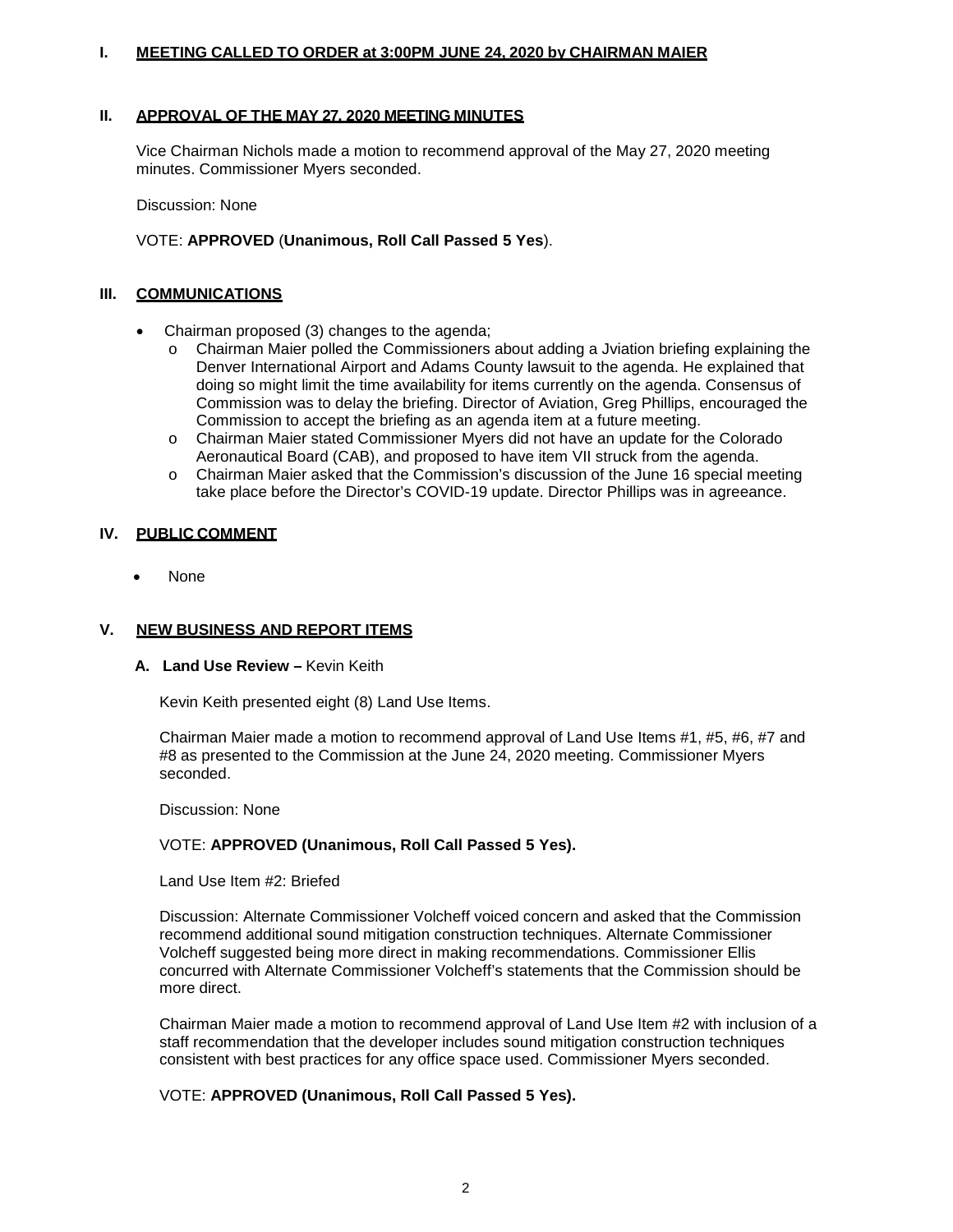Land Use Item #3: Briefed

Discussion: Alternate Commissioner Volcheff commented on the Staff Recommendation Review note, stating he was unsure the current item was the same as the land use item the Commission had previously reviewed. Alternate Commissioner Volcheff also voiced concern about the Airport Acknowledgement statement recommended by Staff. He recommended adding "Purchased units" to the "Notice" statement. Additionally, Alternate Commissioner Volcheff recommended that prospective residents should be alerted before accepting residency and not upon accepting.

Chairman Maier motioned to table Land Use Item #3 until later in the meeting. Vice Chairman Nichols seconded.

### VOTE: **TABLED (Unanimous, Roll Call Passed 5 Yes).**

Following the discussion of the RetoolsCOS UDC (see below), Alternate Commissioner Volcheff accepted the Airport Acknowledgment statement and Land Use Item #3 as presented by Staff.

Chairman Maier moved to approve Land Use Item #3. Vice Chairman Nichols seconded.

### VOTE: **APPROVED (Unanimous, Roll Call Passed 5 Yes).**

Land Use Item #4: Briefed

Discussion: Alternate Commissioner Volcheff voiced concern that employees of the proposed development would not be informed that the business was located in an Accident Potential Zone (APZ). Greg Phillips noted the use of the facility was a permitted use in the APZ. Chairman Maier recommended that Land Use Item #4 be approved as written.

Vice Chairman Nichols moved to approve Land Use Item #4. Chairman Maier seconded.

### VOTE: **APPROVED (Unanimous, Roll Call Passed 5 Yes).**

### **B. Director's Airport Business Report**

- Project Status Report Steven Gaeta
	- o Chairman Maier noted that the status of all projects listed, with the exception of COS Airport IT Room Remodel and Server Environment Installation, remained unchanged from the previous month's report.
	- o Steven Gaeta had no other major updates for the Commission.
- Traffic Trend Report Greg Phillips
	- o Air service has shown a slight improvement since March, and continues to improve slowly.
	- o Load factors have increased. In March the Airport reported a load factor average of 15 percent while May had a 48 percent average load factor.
	- o While well below historic averages, enplanements have doubled since April.
	- o As a benchmark, the Airport tracks the average number of people cleared through the TSA checkpoint daily. For the month of May the average was 400 people per day, which is an increase from the previous month.
	- o Air Carriers have continued to increase service. United's Houston flight will return in July. American continues to add Dallas flights, and Delta will bring back the Atlanta flight in August. Frontier is projected to add an Orlando flight in November.
- COS Financial Report Greg Phillips
	- o The decrease in monthly Operating revenues appears to have stabilized; however, revenues are still below previously (Pre-COVID) forecasted numbers.
	- o The Airport continues to monitor revenue and expenses carefully.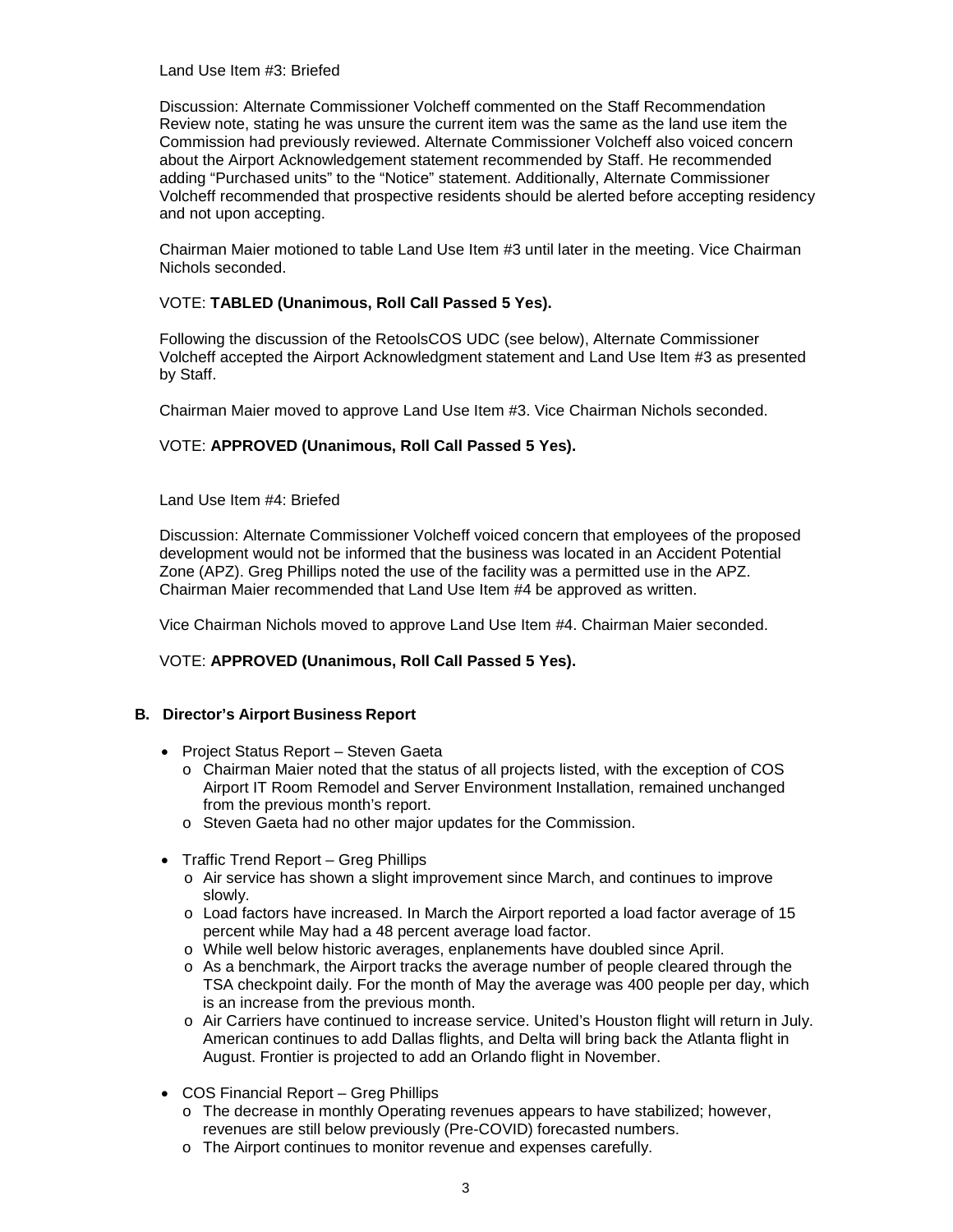- o Cost savings from expense reductions appear to have stabilized, and probably will not change significantly until later in the year.
- o Revenue is down in all areas parking, airfield, food and beverage, retail, Premier Lounge and rental car.
- o The Airport has been able to move forward with hiring an Air Service Development Manager and Badging Supervisor.
- o The Runway 17R/35L rehabilitation project is slated to begin the summer of 2021. Funding for the project was originally slated to be a multi-year (20-21) FAA grant; however, the FAA moved all FAA funds into 2020. Therefore, it is anticipated that work on the rehabilitation of the runway may begin earlier in 2021- possibly as soon as the construction season begins.
- o The Airport has made its first request for CARES Act funding of \$2.6 million and plans to utilize a total of \$9.5 million of the CARES funding in 2020. Troy Stover clarified that funds have been requested, but have not been received.
- o Commissioner Myers requested continued monthly updates on CARES Act funding.
- o Chairman Maier requested the inclusion of an airport reserve fund status report with the monthly financial report received by the Commission.
- Airport Business Development Report Greg Phillips/Troy Stover
	- o Development continues throughout the Airport, including construction of a 20,000 square foot hangar on the West side.
	- o Sierra Nevada's lean-to on the West side is still under development and is anticipated to commence construction the summer 2020.
	- o Sierra Nevada's 30,000 square foot hangar is nearly enclosed and a notice to proceed has been issued for the Alpha taxiway extension leading to the hangar. Work is slated to be completed September 14, 2020.
	- o Discussions continue with Aerospace Corp. and it is anticipated a lease will be finalized in July.
	- o USDA Forest Service lease has been finalized, and construction of the air tanker base ramp will be completed during the summer of 2021. Construction on the deicing ramp is nearing completion.
	- o Overlot grading has begun in the business park in preparation for future development of a multi-story office building. (See map below).
	- o A lease for the new multi-story office building is in the final stages of negotiation.
	- o A majority of the steel structure is competed on Amazon's Project Rodeo construction.
	- $\circ$  There are no further updates since last month on other proposed projects shown on the Business Park map below.
	- o *Note: The development maps for Peak Innovation Park and the West side are available at the conclusion of this document.*

### **C. Commissioner's Comments on June 16 Special Meeting**

- Chairman Maier commented that it is important that the Commission represent and give voice to the citizens of Colorado Springs and El Paso County, as well as the Airport and the City, in crafting its comments and recommendations pertaining to land use in the vicinity of the airport.
- The Airport has not submitted their comments on the RetoolCOS Public Draft (April 2020) to the City Planning Department at this time.
- Chairman Maier commented to Jviation's, Dan Reimer questioning the basis of Jviation's decision to recommend selection of a 60 DNL contour for the proposed boundary of Colorado Springs "Airport Influence Area", and the statutory implications/limitations of adopting a 60 or even a 55 DNL threshold.
- Dan Reimer explained 65 DNL is recognized as the FAA threshold for significant noise exposure. However, there is also a recognition that a percentage of the population may be impacted by a threshold lower than 65 DNL. Currently there is no FAA adopted threshold regarding sound mitigation requirements below 65 DNL. The FAA also does not promulgate regulations regarding local land use policy. That decision is vested in local governmental bodies.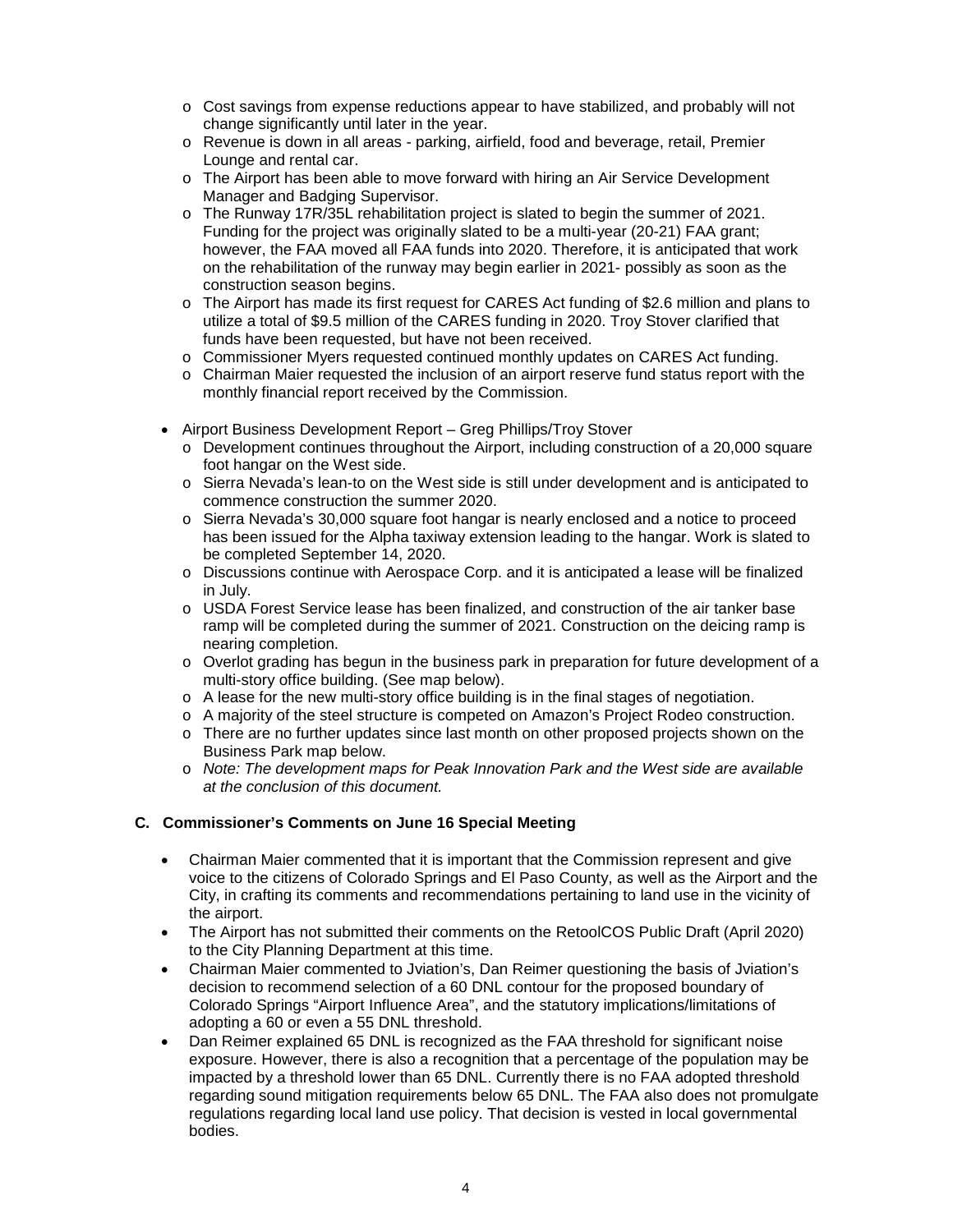- The current Colorado Springs Airport Overlay encompasses the 50,000-foot runway precision approach slopes. Jviation is proposing to reduce the Airport Overlay upon which the Commission provides land use recommendations to coincide with the 20,000-foot, Part 77, Notification Area. Chairman Maier asked if an avigation easement could continue to be required within the existing (50,000') airport overlay.
- Mr. Reimer stated during a lengthy exchange with the Chairman, that to his knowledge there was no federal "Statutory" requirements for governmental entities to use the 65DNL threshold as a basis for promulgation of local land use regulation. However, he also stated that adoption of any local or state standard could not preclude potential litigation by the land owner.
- Greg Phillips reiterated the Airport has not made any decisions or recommendations to the City regarding the RetoolCOS draft (cited above) at this time.
- Morgan Hester, the Colorado Springs City Planning project manager for the RetoolCOS UDC, stated that the Planning Department is focused on the needs of the Airport, and is still in a position to accept changes and recommendations from the Airport and the AAC.
- The timeline for the project is extremely accelerated with the goal of implementing the code by April of 2021. Hester stated that given the accelerated timeline, the latest the Commission's comments could be incorporated into any final draft would be September 2020.
- Commissioner Myers commented he was encouraged more time would be available for Jviation to continue finalizing the Land Use Compatibility Study. He voiced that this Commission is extremely experience and represent the citizens of Colorado Springs.
- In response to Morgan's comments, Chairman Maier commented that he would like to see the Airport's recommendations presented to the Commission prior to the AAC making any further recommendations.
- Chairman Maier polled the Commissioners for comments:
	- o Vice Chairman Nichols: Noted his regard and respect for the Airport's and Jivation's recommendations; however, there is a need for a specific and more purposeful presentations. Vice Chairman Nichols stated he would be in favor of including the land use tables into the Chapter seven (7) rewrite.
	- o Commissioner Ellis: Commissioner Ellis stated he had no comments at this time, but does not want the discussion to get into the specifics.
	- o Commissioner Wood: Commissioner Wood expressed appreciation for all the work completed to this point, but is concerned the decision may have been rushed and with something of this magnitude decisions shouldn't be made prematurely. Commissioner Wood asked Kevin Keith from the Airport his positions.
	- o Kevin Keith stated things were headed in the right direction and showed appreciation for Jviation.
	- o Commissioner Couch: Commissioner Couch echoed previous Commissioner comments.
	- o Commissioner Myers: No additional comments.
	- o Commissioner Ruehl: Commissioner Ruehl stated she believes the Commission should be forward thinking and proactive in this process. She mentioned Peterson Air Force Base would continue to grow and advocating for completing this process correctly is the most important thing the Commission can contribute.
	- o Alternate Commissioner Volcheff: Alternate Commissioner Volcheff commented he was pleased that more time would be provided to the Commission to consider the matter, and will always be an advocate for citizens and their housing needs.
	- o Chairman Maier addressed all of the Commissioner's comments and asked Travis Vallin if a timeline for completion of the Land Use Compatibility Study was available. No timeline was available as of this date. However, Travis stated that after consultation with his team, a better timeline could be established.
	- o Chairman Maier welcomed public and guest comments:
	- o Brian Potts voiced his appreciation for all of Jviation and the Airport's work, and stated they would continue to engage with the two parties to ensure military input.
	- o Amy Kelly stated USAFA would be submitting comments regarding Chapter Seven (7) by the timeline given by Morgan Hester.